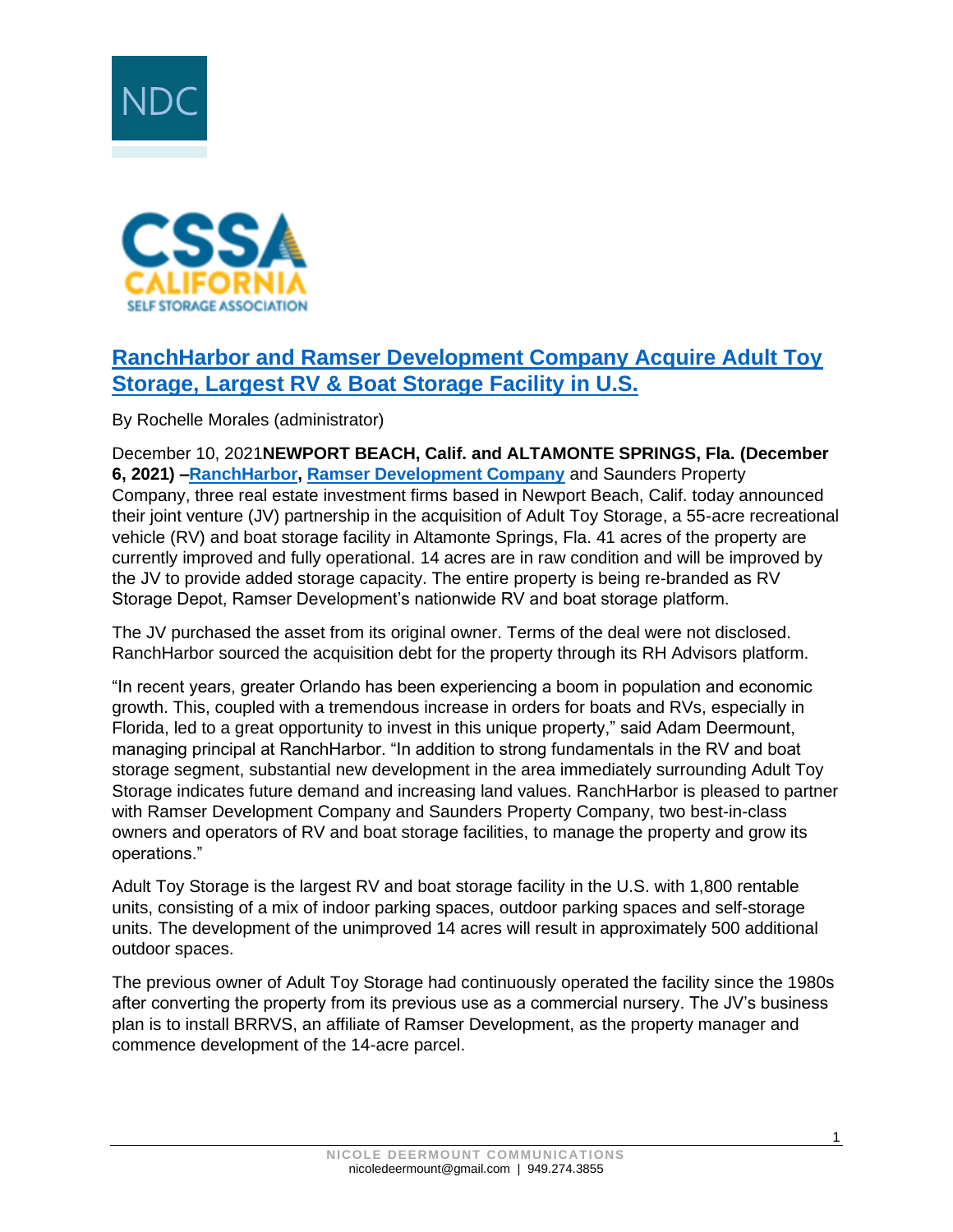

Adult Toy Storage is located at 601 Hillview Drive in Altamonte Springs, a rapidly growing northern suburb of Orlando. The property is proximate to the I‐4 Maitland Interchange, the Florida Turnpike, Highway 434 and Highway 436, providing convenient access to Orlando, other major Florida cities and countless RV parks, campsites, lakes and other outdoor activities.

"The purchase of Adult Toy Storage represents the first step in a national rollout of Ramser Development's RV and boat storage portfolio," said Ally Ramser Young, chief operating officer of Ramser Development Company. "Adult Toy Storage is the premier RV and boat storage facility in Florida, and we look forward to continuing the operation and expansion of the property for years to come. Along with Saunders Property Company, Ramser Development is grateful for its long-term relationship with RanchHarbor, which has been instrumental in the continued growth of our platform."

Neal Gussis of CCM Commercial Mortgage and Josh Koerner and Frost Weaver of Weaver Realty Group, LLC represented the buyer and seller in this transaction. The JV is actively seeking additional RV and boat storage investment opportunities in growing markets throughout the U.S.

Deermount added, "RanchHarbor established a solid footing in 2021, acquiring five investment properties that are either multifamily or industrial assets. This investment in Adult Toy Storage bolsters and diversifies our portfolio and allows RanchHarbor to execute another value-add business plan in a high-growth sector that will provide strong cash yield and potential appreciation to our investors."

RanchHarbor continues to pursue value-add general partner (GP) and limited partner (LP) real estate investment opportunities in select U.S. markets with targeted equity commitments between \$2 million and \$15 million. The investment firm recently announced the closing of Glenbrook Apartments, a 112-unit multifamily garden-style apartment complex in Boise, Idaho.

## **ABOUT RANCHHARBOR**

RanchHarbor is an integrated real estate investment firm based in Newport Beach, Calif., focused on investing in sub-institutional value-add opportunities. RanchHarbor offers joint venture equity and general partner co-invest equity, targeting commercial and multifamily real estate investments between \$2 million and \$15 million in select U.S. markets. The firm also provides sophisticated asset management, capital advisory and receivership services to institutional and private investors, asset owners and operators. Since its founding in 2020, RanchHarbor has closed on nine investments exceeding \$100 million in total AUM across five states. For more information, visit **[ranchharbor.com](https://ranchharbor.com/)**. Follow the company on **[LinkedIn](https://www.linkedin.com/company/ranch-harbor/)**.

## **ABOUT RAMSER DEVELOPMENT COMPANY**

Based in Newport Beach, Calif., Ramser Development Company is a multigenerational commercial real estate firm focused on self-storage, RV and boat storage and select singletenant net-leased and limited partnership investments. Since 2000, the firm has developed over 1 million square feet of RV and boat and self-storage properties, and operates facilities in California's Orange, Los Angeles, Alameda, Yolo and Sacramento counties, as well as Seminole County, Florida. Expanding its reach beyond California, Ramser Development